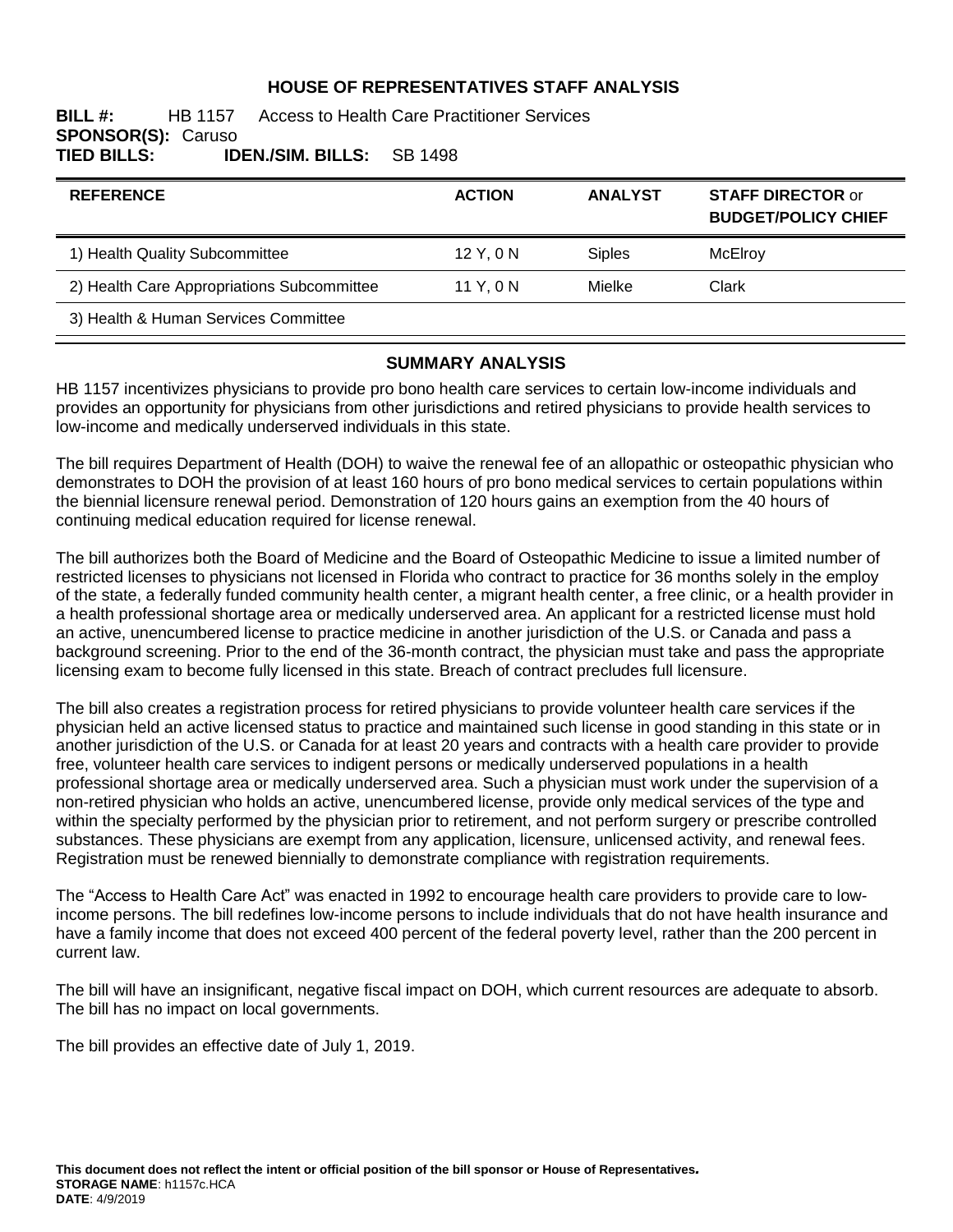# **FULL ANALYSIS**

# **I. SUBSTANTIVE ANALYSIS**

# A. EFFECT OF PROPOSED CHANGES:

### **Present Situation**

#### Allopathic Physicians

Chapter 458, F.S., governs licensure and regulation of the practice of medicine by the Florida Board of Medicine (allopathic board) in conjunction the Department of Health (DOH). The chapter provides, among other things, licensure requirements by examination for medical school graduates and licensure by endorsement requirements.

### *Allopathic Licensure by Examination*

An individual seeking to be licensed by examination as an allopathic physician, must meet the following requirements:<sup>1</sup>

- Be at least 21 years of age;
- Be of good moral character;
- Has not committed an act or offense that would constitute the basis for disciplining a physician, pursuant to s. 458.331, F.S.;
- Complete 2 years of post-secondary education which includes, at a minimum, courses in fields such as anatomy, biology, and chemistry prior to entering medical school;
- Meets one of the following medical education and postgraduate training requirements:
	- $\circ$  Is a graduate of an allopathic medical school recognized and approved by an accrediting agency recognized by the U.S. Office of Education or recognized by an appropriate governmental body of a U.S. territorial jurisdiction, and has completed at least one year of approved residency training;
	- o Is a graduate of an allopathic foreign medical school registered with the World Health Organization and certified pursuant to statute as meeting the standards required to accredit U.S. medical schools, and has completed at least one year of approved residency training; or
	- o Is a graduate of an allopathic foreign medical school that has not been certified pursuant to statute; has an active, valid certificate issued by the Educational Commission for Foreign Medical Graduates (ECFMG), $<sup>2</sup>$  has passed that commission's examination; and</sup> has completed an approved residency or fellowship of at least 2 years in one specialty area;
- Has submitted to a background screening by the DOH; and
- Has obtained a passing score on:
	- o The United States Medical Licensing Examination (USMLE);
	- $\circ$  A combination of the USMLE, the examination of the Federation of State Medical Boards of the United States, Inc. (FLEX), or the examination of the National Board of Medical Examiners up to the year 2000; or
	- o The Special Purpose Examination of the Federation of State Medical Boards of the United States (SPEX), if the applicant was licensed on the basis of a state board examination, is currently licensed in at least one other jurisdiction of the United States or Canada, and has practiced for a period of at least 10 years.

<sup>1</sup> Section 458.311(1), F.S.

**STORAGE NAME**: h1157c.HCA **PAGE: 2 DATE**: 4/9/2019  $2$  A graduate of a foreign medical school does not need to present an ECFMG certification or pass its exam if the graduate received his or bachelor's degree from an accredited U.S. college or university, studied at a medical school recognized by the World Health Organization, and has completed all but the internship or social service requirements, has passed parts I and II of the National Board Medical Examiners licensing examination or the ECFMG equivalent examination. (Section 458.311, F.S.)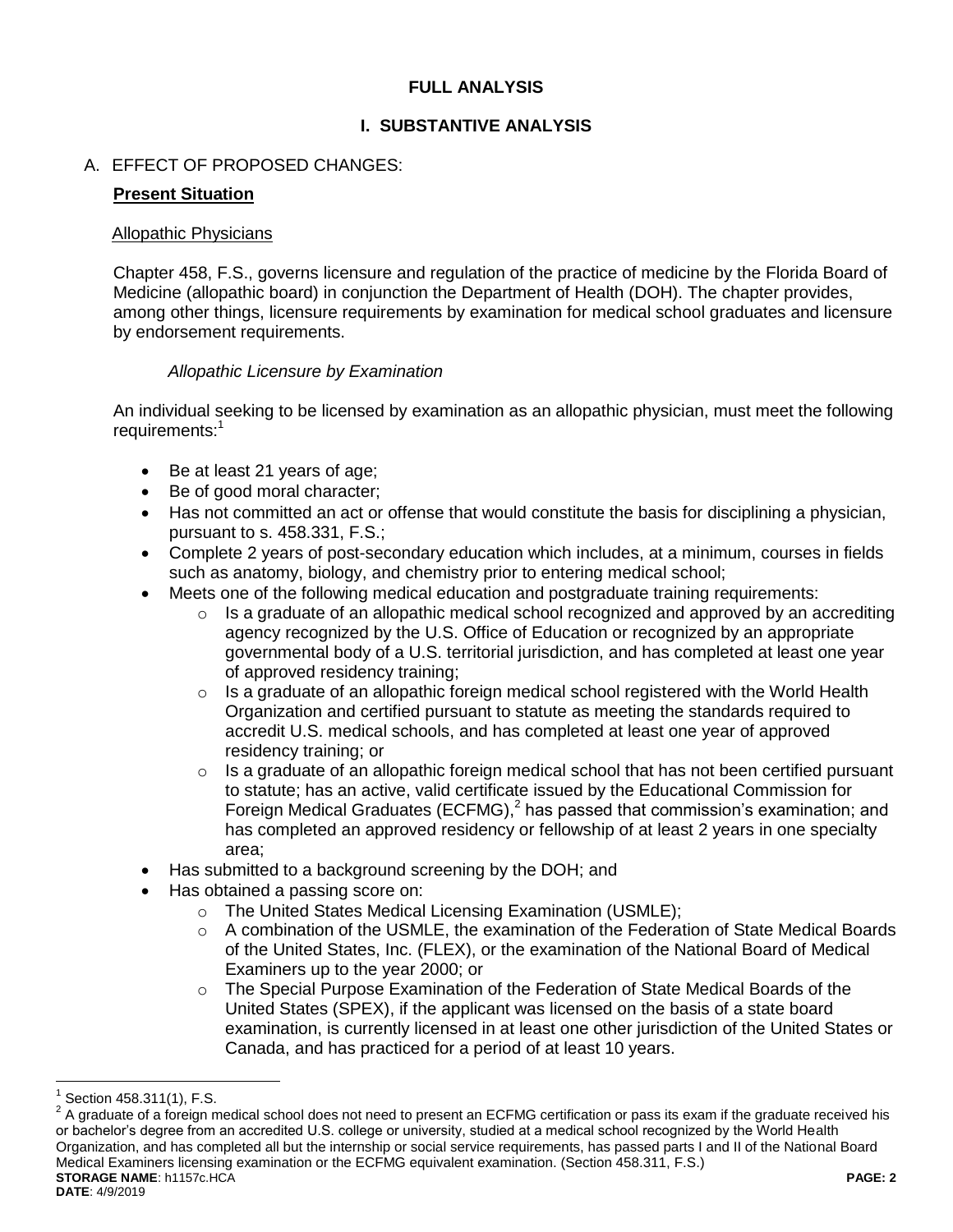### *Allopathic Licensure by Endorsement*

An individual who holds an active license to practice medicine in another jurisdiction may seek licensure by endorsement to practice medicine in Florida. $3$  The applicant must meet the same requirements for licensure by examination. To qualify for licensure by endorsement, the applicant must also submit evidence of the licensed active practice of medicine in another jurisdiction for at least two of the preceding four years, or evidence of successful completion of either a board-approved postgraduate training program within two years preceding filing of an application or a board-approved clinical competency examination within the year preceding the filing of an application for licensure.<sup>4</sup>

When the allopathic board determines that any applicant for licensure by endorsement has failed to meet, to the allopathic board's satisfaction, each of the appropriate requirements for licensure by endorsement, it may enter an order requiring one or more of the following terms:<sup>5</sup>

- Refusal to certify to DOH an application for licensure, certification, or registration;
- Certification to DOH of an application for licensure, certification, or registration with restrictions on the scope of practice of the licensee; or
- Certification to DOH of an application for licensure, certification, or registration with placement of the physician on probation for a period of time and subject to such conditions as the allopathic board may specify, including, but not limited to, requiring the physician to submit to treatment, attend continuing education courses, submit to reexamination, or work under the supervision of another physician.

# *Allopathic License Renewal*

Physician licenses are renewed biennially. The current fee for the timely renewal of a license is \$389; this fee also applies to restricted licenses and temporary certificates for practice in areas of critical need.<sup>6</sup> However, if a physician holding a restricted license or temporary certificate for practice in areas of critical need submits a notarized statement from his or her employer stating that the physician will not receive monetary compensation for the provision of medical services, renewal fees are waived.

Within each biennial licensure renewal period, a physician must complete 40 hours of continuing medical education (CME) courses approved by the allopathic board. As a part of the 40 hours of CME, a licensee must also complete the following:

- A two-hour course regarding domestic violence every third biennial;<sup>8</sup>
- A one-hour course addressing the Human Immunodeficiency Virus and Acquired Immune Deficiency Syndrome no later than upon the first biennial licensure renewal;<sup>9</sup>
- $\bullet$  Two hours of CME relating to the prevention of medical errors:<sup>10</sup> and
- $\bullet$  Two hours of CME on prescribing controlled substances.<sup>11</sup>

The allopathic board authorizes up to 5 hours of the required CME hours to be fulfilled by the performance of pro bono services to indigent or underserved persons or in areas of critical need.<sup>12</sup> The allopathic board has approved as pro bono service sites, federally funded community and migrant health centers, volunteer health care provider programs contracted to provide uncompensated care

 3 Section 458.313, F.S.

 $4$  Section 458.313(c), F.S.

 $5$  Section 458.313(7), F.S.

<sup>&</sup>lt;sup>6</sup> Rule 64B8-3.003, F.A.C. If a practitioner dispenses medicinal drugs, an additional fee of \$100 must be paid at the time of renewal.  $^7$  Id.

 $8$  Section 456.031, F.S.

 $^9$  Section 456.033, F.S.

<sup>10</sup> Section 456.013(7), F.S.

<sup>11</sup> Section 456.0301, F.S.

<sup>12</sup> Rule 64B8-13.005(9), F.A.C. Indigency is persons of low-income (no greater than 150 percent of the federal poverty level) or uninsured persons.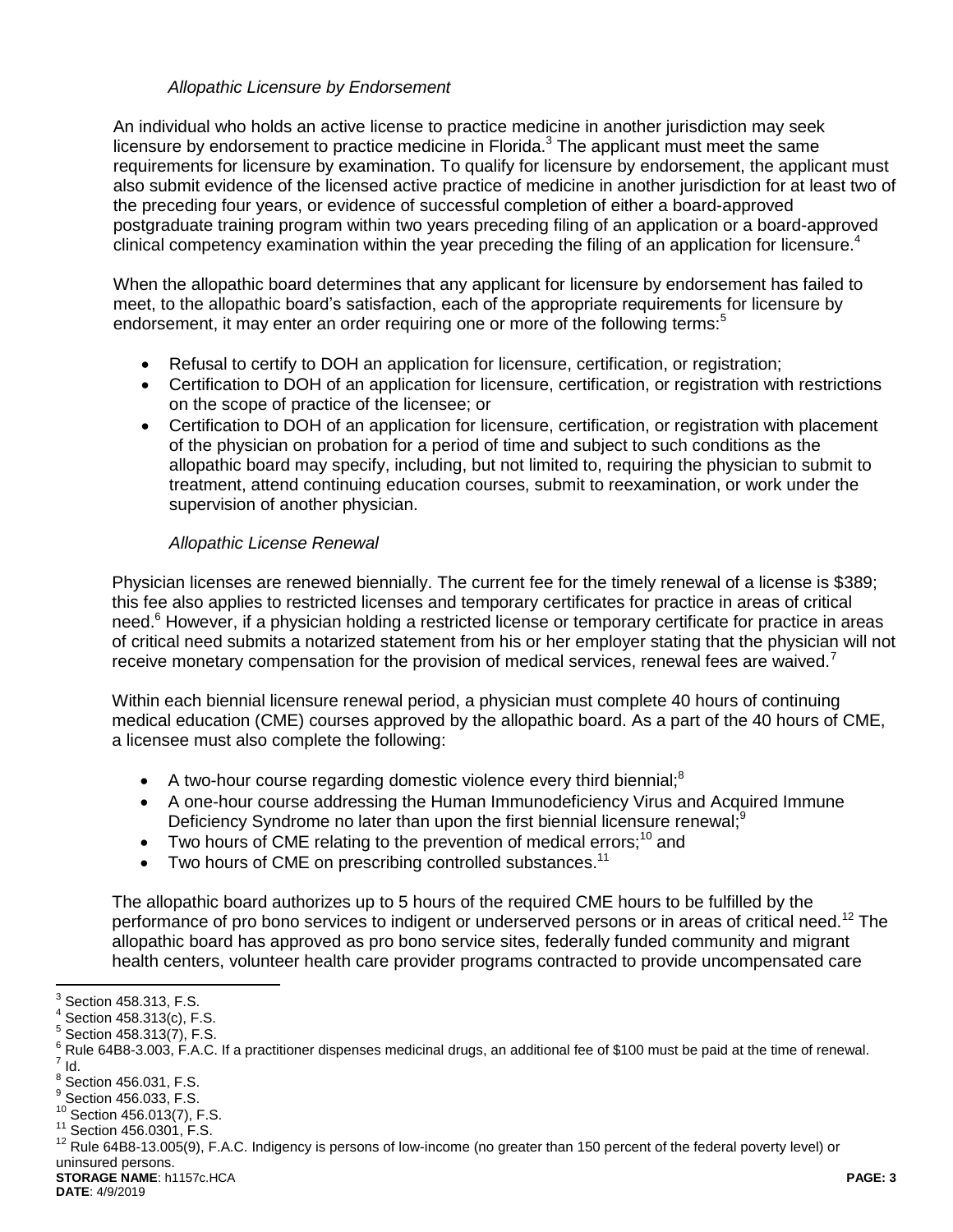with DOH, and DOH. If pro bono services are to be provided to any other entity, the licensee must obtain prior approval for such services to apply against the CME requirement.

DOH may not renew a license until a licensee complies with all CME requirements.<sup>13</sup> The allopathic board may also take action against a license for failure to comply with CME requirements.

#### Osteopathic Physicians

Chapter 459, F.S., governs licensure and regulation of the practice of medicine by the Florida Board of Osteopathic Medicine (osteopathic board), in conjunction the DOH. The chapter provides, among other things, general licensure requirements, including by examination for medical school graduates and licensure by endorsement requirements.

### *Osteopathic General Licensure*

An individual seeking to be licensed as an osteopathic physician must meet the following requirements:<sup>14</sup>

- Complete at least three years of pre-professional post-secondary education;
- Has not committed, or be under investigation in any jurisdiction for, an act or offense that would constitute the basis for disciplining an osteopathic physician, unless the osteopathic board determines such act does not adversely affect the applicant's present ability and fitness to practice osteopathic medicine;
- Has not had an application for a license to practice osteopathic medicine denied or a license to practice osteopathic medicine revoked, suspended, or otherwise acted against by the licensing authority in any jurisdiction;
- Has not received less than a satisfactory evaluation from an internship, residency, or fellowship training program;
- Has submitted to a background screening by the DOH;
- Has graduated from a medical college recognized and approved by the American Osteopathic Association;
- Successfully completes a resident internship of at least 12 months in a hospital approved by the Board of Trustees of the American Osteopathic Association or any other internship approved by the osteopathic board; and
- Obtains a passing score, as established by rule of the osteopathic board, on the examination conducted by the National Board of Osteopathic Medical Examiners or other examination approved by the osteopathic board, no more than five years prior to applying for licensure.<sup>15</sup>

### *Osteopathic Licensure by Endorsement*

If an applicant for a license to practice osteopathic medicine is licensed in another state, the applicant must have actively practiced osteopathic medicine within the two years prior to applying for licensure in this state.<sup>16</sup> If it has been more than two years since the active practice of osteopathic medicine and more than two years since completion of a resident internship, residency, or fellowship and if the osteopathic board determines that the disruption in practice has adversely affected the osteopathic physician's present ability to practice, the osteopathic board may:  $17$ 

Deny the application;

 $16$  Section 459.0055(2), F.S.

 $\overline{a}$  $13$  Section 456.031, F.S.

<sup>14</sup> Section 459.0055(1), F.S.

<sup>&</sup>lt;sup>15</sup> However, if an applicant has been actively licensed in another state, the initial licensure in the other state must have occurred no more than five years after the applicant obtained the passing score on the licensure examination.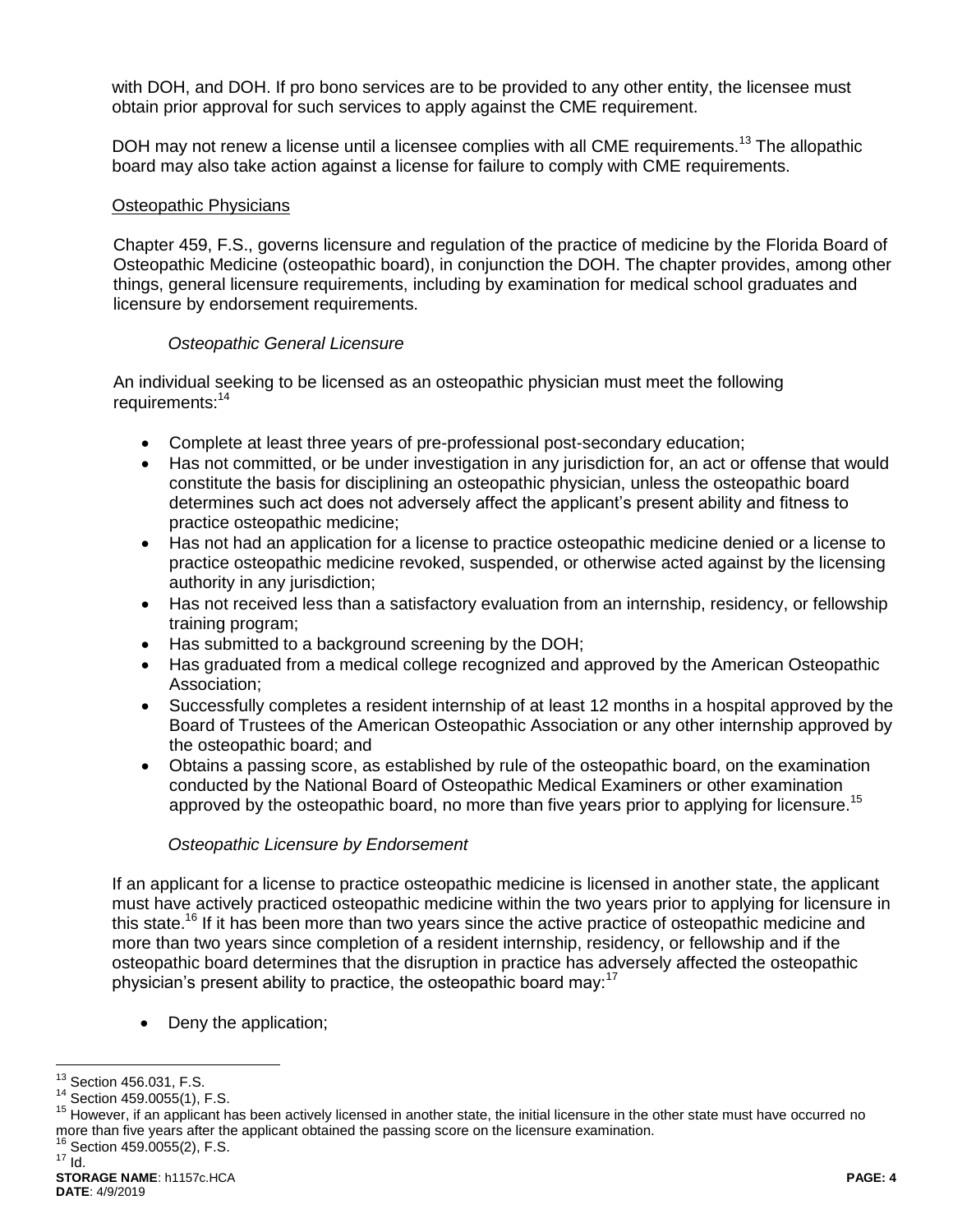- Issue the license with reasonable restrictions or conditions; or
- Issue the license upon receipt of documentation confirming the applicant has met any reasonable conditions of the osteopathic board.

### *Osteopathic License Renewal*

Osteopathic physician licenses are renewed biennially. The current fee for the timely renewal of a license is \$429; this fee also applies to limited licenses and temporary certificates for practice in areas of critical need.<sup>18</sup> However, the renewal fees are waived if an osteopathic physician holding a restricted license or temporary certificate for practice in areas of critical need submits a notarized statement from his or her employer stating that the physician will not receive monetary compensation for the provision of medical services.<sup>19</sup>

Within each biennial licensure renewal period, an osteopathic physician must complete 40 hours of CME courses approved by the osteopathic board. As a part of the 40 hours of CME, a licensee must also complete the following:

- A two-hour course regarding domestic violence every third biennial;<sup>20</sup>
- A one-hour course addressing the Human Immunodeficiency Virus and Acquired Immune Deficiency Syndrome no later than upon the first biennial licensure renewal;<sup>21</sup>
- $\bullet$  Two hours of CME relating to the prevention of medical errors:<sup>22</sup>
- A one-hour course on profession and medical ethics education;
- A one-hour course on the federal and state laws related to the prescribing of controlled substances; $^{23}$  and
- $\bullet$  Two hours of CME on prescribing controlled substance.<sup>24</sup>

The osteopathic board authorizes up to 10 hours of the required CME hours to be fulfilled by the performance of pro bono medical services to indigent or underserved persons or in areas of critical need.<sup>25</sup> The osteopathic board has approved federally-funded community and migrant health centers, volunteer health care provider programs contracted to provide uncompensated care with DOH, and DOH as pro bono sites. If pro bono services are to be provided to any other entity, the licensee must obtain prior approval for such services to apply to the CME requirement.

DOH may not renew a license until a licensee complies with all CME requirements.<sup>26</sup> The osteopathic board may also take action against a license for failure to comply with CME requirements.<sup>27</sup>

#### Financial Responsibility

Both allopathic and osteopathic physicians must carry malpractice insurance or demonstrate proof of financial responsibility as a condition of licensure or renewal of licensure. A physician may meet this requirement by:

 $\overline{a}$  $18$  Rule 64B8-3.003, F.A.C. If a practitioner dispenses medicinal drugs, an additional fee of \$100 must be paid at the time of renewal.  $19$  Id.

 $20$  Section 456.031, F.S.

<sup>21</sup> Section 456.033, F.S.

<sup>&</sup>lt;sup>22</sup> Section 456.013(7), F.S.

<sup>23</sup> Rule 64B15-13.001, F.A.C.

<sup>&</sup>lt;sup>24</sup> Section 456.0301, F.S.

<sup>&</sup>lt;sup>25</sup> Rule 64B15-13.005, F.A.C. Indigency refers to persons of low-income (no greater than 150 percent of the federal poverty level) or uninsured persons.

 $^{26}$  Section 456.0361, F.S.

<sup>27</sup> Section 456.0361(2). F.S.

**STORAGE NAME**: h1157c.HCA **PAGE: 5 DATE**: 4/9/2019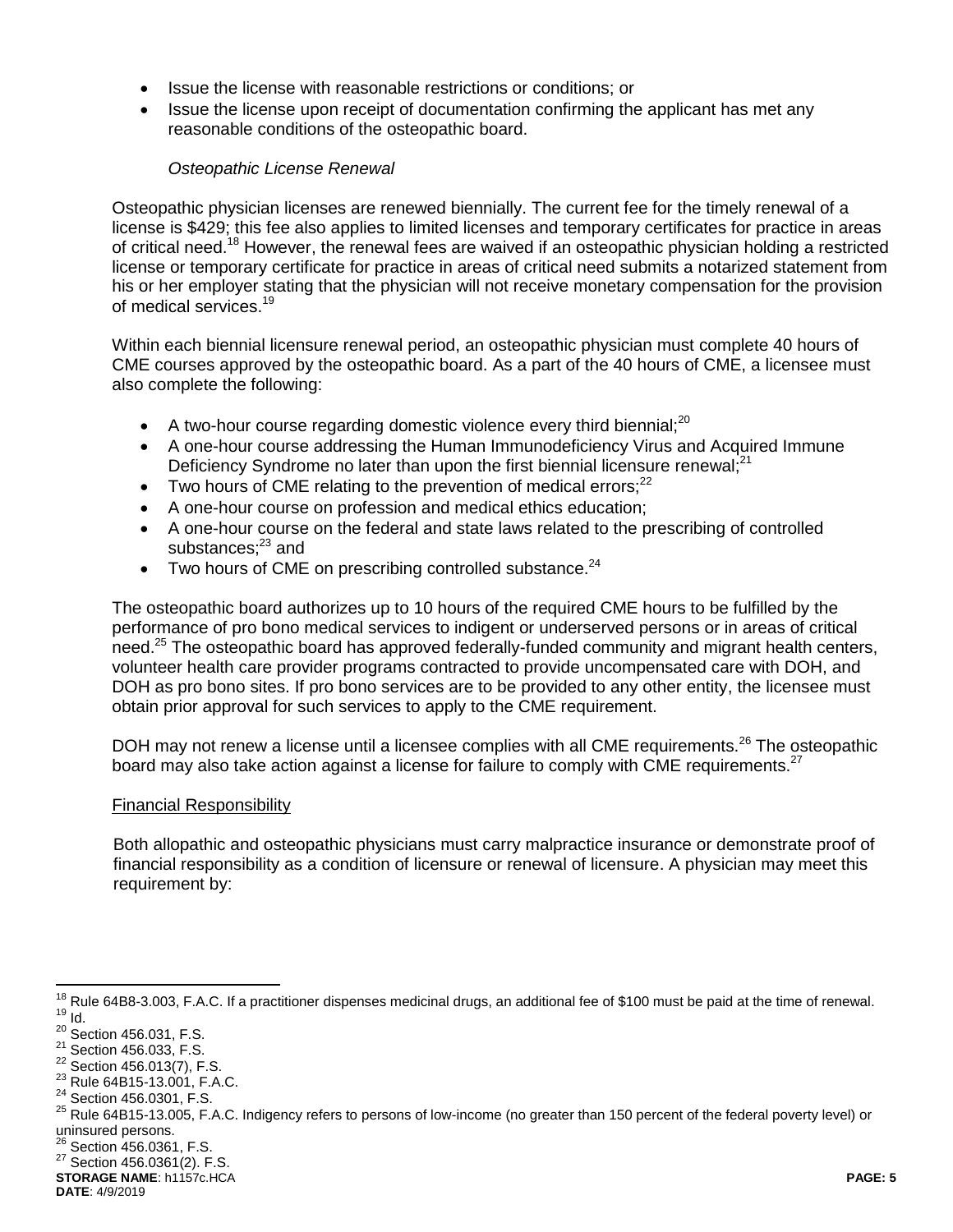- Maintaining financial liability coverage in an amount of at least \$100,000 per claim, with a minimum annual aggregate of at least \$300,000 if the licensee does not have hospital privileges;
- Maintaining financial liability coverage in an amount of at least \$250,000 per claim, with a minimum annual aggregate of at least \$750,000 if the licensee has hospital privileges;
- Maintaining an unexpired, irrevocable letter of credit or an escrow account in an amount of at least \$100,000 per claim, with a minimum aggregate availability of at least \$300,000 if the licensee does not have hospital privileges;
- Maintaining an unexpired, irrevocable letter of credit or an escrow account in an amount of at least \$250,000 per claim, with a minimum aggregate availability of at least \$750,000 if the licensee has hospital privileges; or
- Not obtaining malpractice insurance or demonstrating financial ability but agreeing to satisfy any adverse judgments and prominently posting a notice in the reception area to notify all patients of such decision.<sup>28</sup>

# Physician Licensure for Volunteer and Low-Income Practice

# *Allopathic Restricted Licenses*

Current law authorizes the allopathic board to issue restricted licenses to practice medicine in this state, without examination, for physicians who contracts to practice for 24 months solely in the employ of the state or a federally funded community health center or migrant health center. An applicant for a restricted license must also: <sup>29</sup>

- Meet the requirements for licensure by examination; and
- Have actively practiced medicine in another jurisdiction for at least two years of the immediately preceding four years or has completed board-approved postgraduate training within the year preceding submission of the application.

A restricted licensee must take and pass the licensure examination prior to completion of the 24-month practice period.<sup>30</sup> A restricted licensee who breaches the terms of his or her contract is prohibited from being licensed as a physician in this state. $31$ 

The allopathic board may issue up to 100 restricted licenses annually.<sup>32</sup>

### *Osteopathic Limited Licenses*

Current law authorizes the osteopathic board to issue limited licenses to certain osteopathic physicians who will only practice in areas of critical need or in medically underserved areas. A limited license may be issued to an individual who:  $33$ 

- Submits the licensure application and required application fee of \$100;
- Provides proof that he or she has been licensed to practice osteopathic medicine in any jurisdiction of the United States in good standing for at least 10 years;
- Has completed at least 40 hours of continuing education within the preceding two year period; and
- Will only practice in the employ of public agencies, nonprofit entities, or agencies or institutions in areas of critical need or in medically underserved areas.

**DATE**: 4/9/2019

 $\overline{a}$  $^{28}$  Sections 458.320, F.S., and 459.0085, F.S.

<sup>&</sup>lt;sup>29</sup> Section 458.310, F.S.

<sup>30</sup> Section 458.310(3), F.S.

<sup>&</sup>lt;sup>31</sup> Section 458.310(4), F.S.

<sup>32</sup> Section 458.310(2), F.S.

**STORAGE NAME**: h1157c.HCA **PAGE: 6** <sup>33</sup> Section 459.0075, F.S., and r. 64B15-12.005, F.A.C.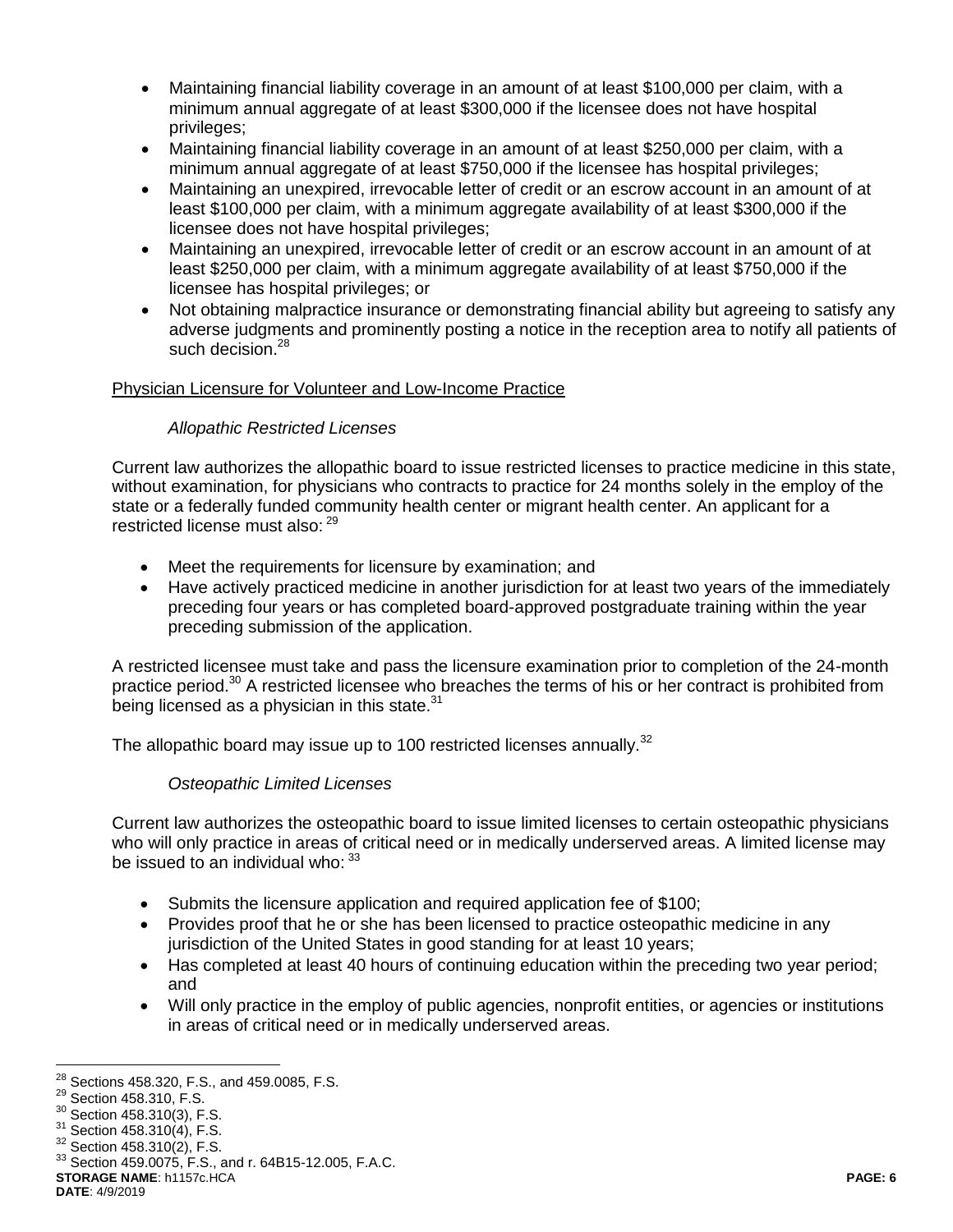If it has been more than three years since the applicant has actively practiced osteopathic medicine, the full-time director of the local county health department must supervise the applicant for at least six months after issuance of the limited license.<sup>3</sup>

The osteopathic board must review the practice of each physician who holds a limited license at least biennially to ensure that he or she is in compliance with the practice act and rules adopted thereunder.<sup>35</sup>

### *Temporary Certificate for Practice in Areas of Critical Need*

The boards may issue a temporary certificate to practice in areas of critical need to an allopathic or osteopathic physician who will practice in an area of critical need. An applicant for a temporary certificate must: <sup>36</sup>

- Be actively licensed to practice medicine in any jurisdiction of the U.S.;
- Be employed by or practice in a county health department, correctional facility, Department of Veterans' Affairs clinic, federally-funded community health care center, or any other agency or institution designated by the State Surgeon General and provides health care to underserved populations; or
- Practice for a limited time to address critical physician-specialty, demographic, or geographic needs for this state's workforce as determined by the Surgeon General.

The allopathic and osteopathic boards are authorized to administer an abbreviated oral examination to determine a physician's competency, but a written examination is not required.<sup>37</sup> The boards may deny the application, issue the temporary certificate with reasonable restrictions, or require the applicant to meet any reasonable conditions of the allopathic or osteopathic board prior to issuing the temporary certificate if it has been more than three years since the applicant has actively practiced and the board determines the applicant lacks clinical competency, adequate skills, necessary medical knowledge, or sufficient clinical decision-making.<sup>38</sup>

Fees for the temporary certificate for practice in areas of critical need include a \$300 application fee and \$429 initial licensure fee; however, these fees may be waived if the individual is not compensated for his or her practice.<sup>39</sup> The temporary certificate is only valid for as long as the Surgeon General determines that critical need remains an issue in this state.<sup>40</sup> However, the allopathic and osteopathic boards must review the temporary certificate holder at least annually to ensure that he or she is in compliance with the practice act and rules adopted thereunder.<sup>41</sup> A board may revoke or restrict the temporary certificate for practice in areas of critical need if noncompliance is found.<sup>42</sup>

#### Florida Volunteer Protection Act

The Florida Volunteer Protection Act (FVPA), s. 768.1355, F.S., limits the civil liability for volunteers. Under the FVPA, any person who volunteers to perform any service for any nonprofit organization, without compensation from the nonprofit organization, regardless of whether the person is receiving compensation from another source, is an agent of the nonprofit organization when acting within the

 $37$   $\mathrm{Id}$ .

 $\overline{a}$ 

 $42$  Id.

Section 459.0075(2), F.S.

<sup>35</sup> Section 459.0075(5), F.S.

<sup>36</sup> Sections 458.315, and 459.0076, F.S.

 $38$  Sections 458.315(3)(b), and 459.0076(3)(b), F.S.

<sup>39</sup> Rules 64B8-3.003, and 64B15-10.002, F.A.C.

<sup>40</sup> Sections 458.315(3), and 459.0076(3), F.S.

 $41$  Sections  $458.315(3)(c)$ , and  $459.0076(3)(c)$ , F.S.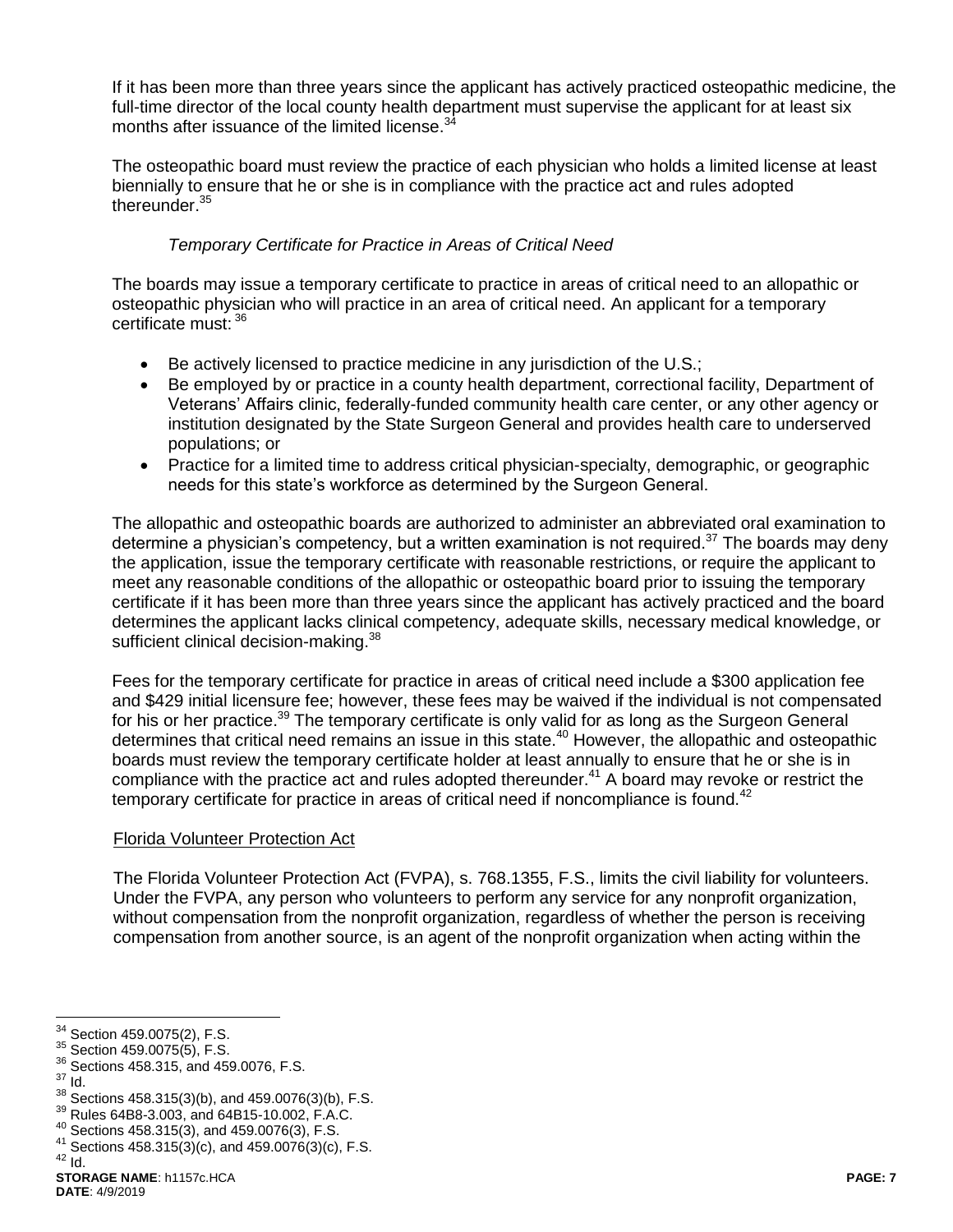scope of any official duties.<sup>43</sup> The FVPA exempts volunteers from civil liability for any act or omission which results in personal injury or property damage if:<sup>44</sup>

- The volunteer was acting in good faith within the scope of any official duties;
- The volunteer was acting as an ordinary reasonably prudent person would have acted under the same or similar circumstances; and
- The injury or damage was not caused by any wanton or willful misconduct of the volunteer in the performance of such duties.

If a volunteer is determined not to be liable pursuant to these provisions, the nonprofit organization for which the volunteer was performing services when the damages were caused is liable for the damages to the same extent as the nonprofit organization would have been liable if the liability limitation under the Act had not been provided.<sup>45</sup>

### Access to Health Care Act

The "Access to Health Care Act" (Act), s. 766.1115, F.S., was enacted in 1992 to encourage health care providers to provide care to low-income persons.<sup>46</sup> Low-income persons include:

- A person who is Medicaid-eligible;
- A person who is without health insurance and whose family income does not exceed 200 percent of the federal poverty level;<sup>47</sup> or
- Any eligible client of DOH who voluntarily chooses to participate in a program offered or approved by the department.

Health care providers under the Act include, among others, allopathic and osteopathic physicians.<sup>48</sup> DOH administers the Act through the Volunteer Health Services Program, which works with DOH entities and community and faith-based health care providers to promote access to quality health care for the medically underserved and uninsured in this state.<sup>49</sup>

The Act grants sovereign immunity<sup>50</sup> to health care providers who execute a contract with a governmental contractor<sup>51</sup> and who, as agents of the state, provide volunteer, uncompensated health

<sup>&</sup>lt;sup>43</sup> Section 766.1355, F.S. Compensation does not include reimbursement for actual expenses, a stipend under the Domestic Service Volunteer Act of 1973 (i.e. Americorps and SeniorCorps), or other financial assistance that is valued at less than two-thirds of the federal minimum wage.

Section 768.1355(1), F.S.

<sup>45</sup> Section 768.1355(3), F.S.

<sup>46</sup> Section 766.115, F.S.

<sup>&</sup>lt;sup>47</sup> The federal poverty level is \$12,490 for a single person and \$25,750 for a family of four. U.S. Department of Health and Human Services, *HHS Poverty Guidelines for 2019,* (January 11, 2019), available a[t https://aspe.hhs.gov/poverty-guidelines](https://aspe.hhs.gov/poverty-guidelines) (last visited March  $15, 2019$ ).

Section 766.1115(3)(d), F.S.,

<sup>49</sup> DOH, *Volunteer Health Services*, available at [http://www.floridahealth.gov/provider-and-partner-resources/getting-involved-in-public](http://www.floridahealth.gov/provider-and-partner-resources/getting-involved-in-public-health/volunteer-health-services-opportunities/index.html)[health/volunteer-health-services-opportunities/index.html](http://www.floridahealth.gov/provider-and-partner-resources/getting-involved-in-public-health/volunteer-health-services-opportunities/index.html) (last visited March 15, 2019).<br>50 The legal doctring of access opportunities/index.html (last visited March 15, 2019).

**STORAGE NAME**: h1157c.HCA **PAGE: 8 DATE**: 4/9/2019 The legal doctrine of sovereign immunity prevents a government from being sued in its own courts without its consent. According to United States Supreme Court Justice Oliver Wendell Holmes, citing the noted 17th century Hobbes work, *Leviathan*, "a sovereign is exempt from suit, not because of any formal conception or obsolete theory, but on the logical and practical ground that there can be no legal right as against the authority that makes the law on which the right depends." State governments in the United States, as sovereigns, inherently possess sovereign immunity. Article X, section 13 of the Florida Constitution recognizes the concept of sovereign immunity and gives the Legislature the power to waive immunity in part or in full by general law. Section 768.28, F.S., contains the limited waiver of sovereign immunity applicable to the state. Under this statute, officers, employees, and agents of the state will not be held personally liable in tort or named as a party defendant in any action for any injury or damage suffered as a result of any act, event, or omission of action in the scope of her or his employment or function. However, personal liability may result from actions committed in bad faith or with malicious purpose or in a manner exhibiting wanton and willful disregard of human rights, safety, or property. When an officer, employee, or agency of the state is sued, the state steps in as the party litigant and defends against the claim. A person may recover no more than \$200,000 for one incident and the total for all recoveries related to one incident is limited to \$300,000. The sovereign immunity recovery caps do not prevent a plaintiff from obtaining a judgment in excess of the caps, but the plaintiff cannot recover the excess damages without action by the Legislature. *See* Black's Law Dictionary, 3rd Pocket Edition, 2006; *Kawananakoa v Polyblank*, 205 U.S. 349, 353 (1907); Fla. Jur. 2d, Government Tort Liability, Sec. 1.; Section 768.28, F.S.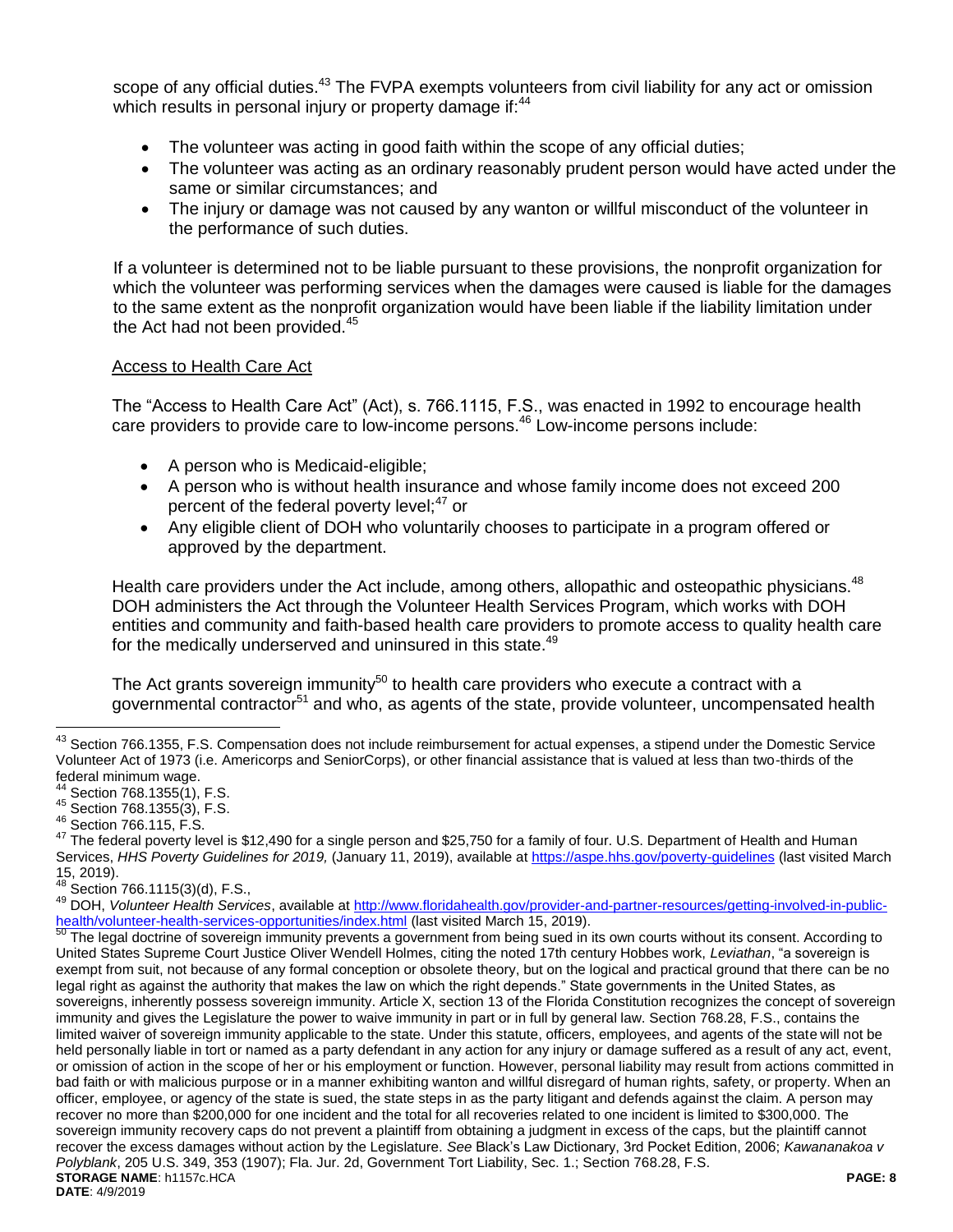care services to low-income individuals. These health care providers are considered agents of the state under s. 768.28(9), F.S., so have sovereign immunity while acting within the scope of duties required under the Act.<sup>52</sup> Therefore, the state will defend a health care provider covered under the Act in any action alleging harm or injury, and any recovery would be limited to \$200,000 for one incident and a total of \$300,000 for all recoveries related to one incident.

A contract under the Act must pertain to volunteer, uncompensated services for which the provider may not receive compensation from the governmental contractor for any services provided under the contract and must not bill or accept compensation from the recipient or any public or private third-party payor for the specific services provided to the low-income recipients covered by the contract.<sup>53</sup>

The Act establishes several contractual requirements for government contractors and health care providers. The contract must require the government contractor to retain the right of dismissal or termination of any health care provider delivering services under the contract<sup>54</sup> and to have access to the patient records of any health care provider delivering services under the contract.<sup>55</sup> The health care provider must, under the contract, report adverse incidents and information on treatment outcomes to the governmental contractor.<sup>56</sup> The governmental contractor or the health care provider must make patient selection and initial referrals.<sup>57</sup> The health care provider is subject to supervision and regular inspection by the governmental contractor.<sup>58</sup>

The governmental contractor must provide written notice to each patient, or the patient's legal representative, receipt of which must be acknowledged in writing, that the provider is covered under s. 768.28, F.S., for purposes of legal actions alleging medical negligence.<sup>59</sup>

In Fiscal Year 2017-2018, 14,438 licensed health care professionals (plus an additional 15,484 clinic staff volunteers) provided 434,476 health care services under the Act. $60$  The clinics and organizations who participate in the program report that a total of 770,628 hours were donated at a value of approximately \$143 million.<sup>61</sup>

Since February 15, 2000, 10 claims have been filed against the Volunteer Health Services Program.<sup>62</sup>

### **Effect of Proposed Changes**

### Restricted Licenses to Practice Medicine or Osteopathic Medicine

The bill amends the criteria for the allopathic board to issue restricted licenses to practice allopathic medicine, and authorizes the osteopathic board to issue restricted licenses to practice osteopathic medicine to physicians who contract to practice for 36 months in certain settings. The contract must be for employment by:

- This state;
- A federally funded community health center;

 $^{51}$  A governmental contractor is the DOH, a county health department, a special taxing district having health care responsibilities, or a hospital owned and operated by a governmental entity. Section 766.1115(3)(c), F.S.

Section 766.1115(4), F.S.  $53$  Section 766.1115(3)(a), F.S.

<sup>54</sup> Section 766.1115(4)(a), F.S

<sup>55</sup> Section 766.1115(4)(b), F.S

<sup>56</sup> Section 766.1115(4)(c), F.S

<sup>57</sup> Section 766.1115(4)(d), F.S

<sup>58</sup> Section 766.1115(4)(f), F.S.

<sup>59</sup> Section 766.1115(5), F.S.

<sup>60</sup> Department of Health, *Volunteer Health Care Provider Program Annual Report, Fiscal Year 2017-2018*, (Dec. 2018), available at [http://www.floridahealth.gov/provider-and-partner-resources/getting-involved-in-public-health/volunteer-health-services](http://www.floridahealth.gov/provider-and-partner-resources/getting-involved-in-public-health/volunteer-health-services-opportunities/_documents/2017-2018VHCPPAnnualReport.pdf)[opportunities/\\_documents/2017-2018VHCPPAnnualReport.pdf](http://www.floridahealth.gov/provider-and-partner-resources/getting-involved-in-public-health/volunteer-health-services-opportunities/_documents/2017-2018VHCPPAnnualReport.pdf) (last visited March 15, 2019).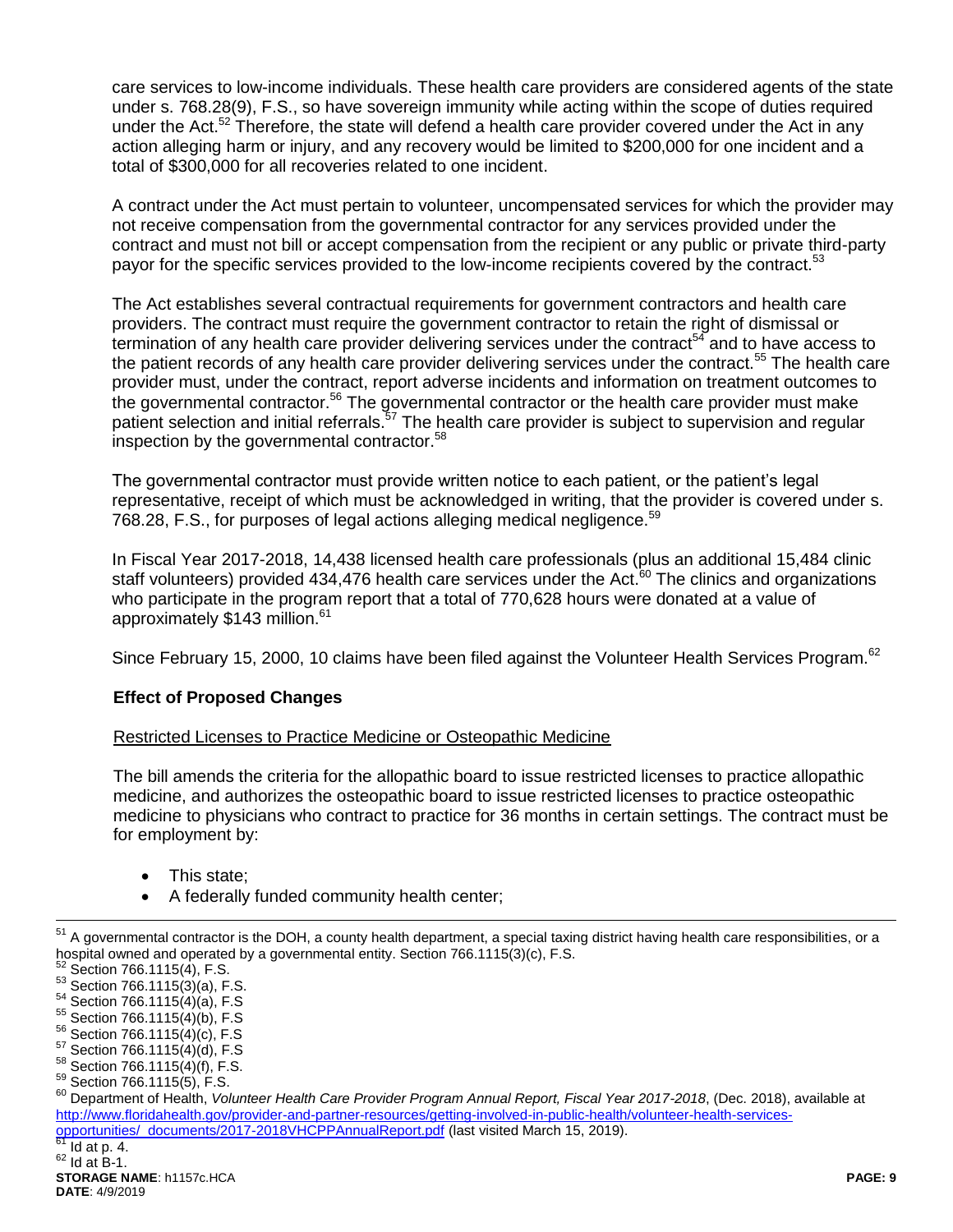- A migrant health center;
- A free clinic that only delivers medical diagnostic services or nonsurgical medical treatment free of charge to all low-income residents; or
- A health provider in a health professional shortage area or medical underserved areas, as designated by the U.S. Department of Health and Human Services.<sup>63</sup>

The bill increases the number of restrict licenses that each board may issue from 100 to 300; however, the bill authorizes the boards to issue an unlimited number of restricted licenses to physicians who hold active unencumbered licenses in Canada. To obtain a restricted license, an applicant must:

- Submit a completed application;
- Be at least 21 years old;
- Be of good moral character;
- Have not committed an act or offense that would constitute the basis for disciplining a physician pursuant to s. 458.331, F.S., or an osteopathic physician pursuant to ch. 459, F.S.;
- Submit to a background screening by DOH; however, a Canadian applicant must also provide the applicable board with a printed or electronic copy of his or her fingerprint-based, national Canadian criminal history records check, which must have been completed within six months of the date of application;
- Submit evidence of the active licensed practice of medicine or osteopathic medicine, as appropriate in another jurisdiction for at least two of the immediately preceding four years, or completion of postgraduate training approved by the appropriate board within the year immediately preceding the filing of an application;
- Enter into a contract to practice for 36 months solely in the employ of the state, a federally funded community health center, a migrant health center, a free clinic, or a health provider in a health professional shortage area or medical underserved areas, as designated by the U.S. Department of Health and Human Services.

Additionally, an osteopathic physicians applying for a restricted license must demonstrate:

- Completion of at least three years of pre-professional postsecondary education;
- That he or she is not under investigation in any jurisdiction that would constitute a violation of the osteopathic medicine practice act: and
- That he or she has not had an application for a license to practice osteopathic medicine denied or a license to practice osteopathic medicine revoked, suspended, or otherwise acted against, by the licensing authority in any jurisdiction.

Prior to the conclusion of the contracted practice period, an allopathic or osteopathic physician must take the appropriate licensure examination to become fully licensed in this state. However, a physician who breaches the terms of the employment contract may not be licensed as a physician in this state.

The bill also repeals the authority of the Board of Medicine to adopt rules related to the criteria for the issuance of restricted licenses. However, both the allopathic and osteopathic boards have broad grants of rulemaking authority to adopt rules implementing statutes related to the licensure and regulation of physicians.<sup>64</sup> Therefore, the boards may adopt any rules necessary to implement the restricted licenses.

The bill maintains current law authorizing limited licenses for osteopathic physicians.

**STORAGE NAME**: h1157c.HCA **PAGE: 10** <sup>64</sup> *See* s. 458.309 and 459.005, F.S.

<sup>63</sup> As of March 14, 2019, Florida has 698 health professional shortage areas and 128 medically underserved areas. *See*  <https://data.hrsa.gov/topics/health-workforce/shortage-areas> (last visited March 15, 2019) (hover over Florida on the map to get the number of health professional shortage areas and click on the State Summary of Medically Underserved Areas/Populations to obtain the number of medically underserved areas).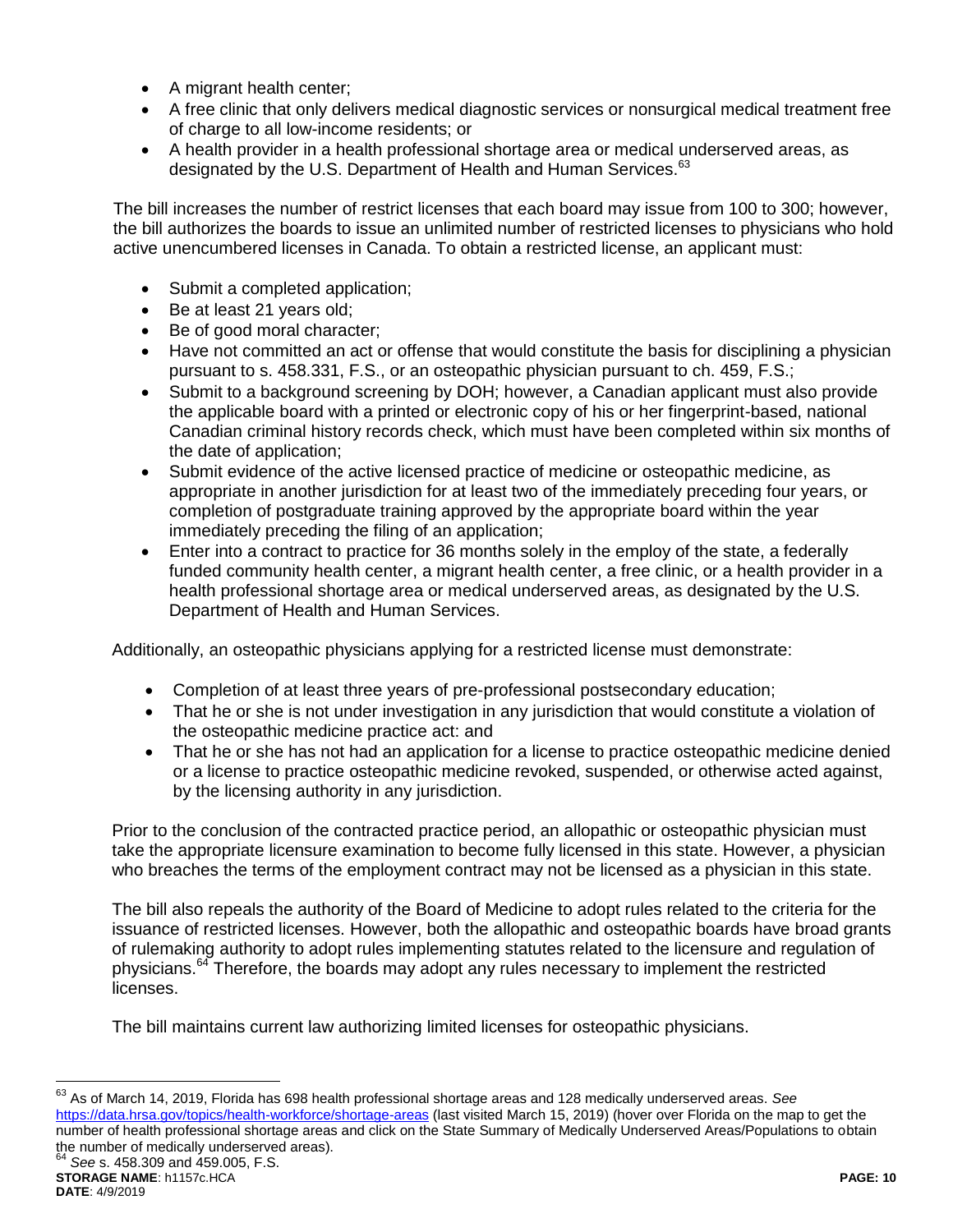### Volunteer Retired Physician Registration

The bill creates a registration program to allow retired physicians to practice medicine under contract with a health care provider to provide free, volunteer health care services to indigent persons or medically underserved populations in a health professional shortage area or medically underserved area, as designated by the U.S. Department of Health and Human Services.

The bill authorizes a retired physician to register as a volunteer retired physician if the physician:

- Submits an application to the board within two years after changing the license to practice from active status to retired status for an allopathic physician, of if he or submits an application to board no more than six months before the license permanently expires and no later than two years after such expiration for an osteopathic physician;
- Provides proof of active medical practice for at least three of the five years immediately preceding the date on which the license changed from active status to retired status;
- Has held an active license to practice medicine or osteopathic medicine and maintained such license in good standing in this state or in another jurisdiction or the United States or Canada for at least 20 years;
- Works under the supervision of a non-retired allopathic physician or osteopathic physician, as applicable, who holds an active, unencumbered license;
- Only provides medical services of the type and within the specialty performed by the physician prior to retirement; and
- Does not perform surgery or prescribe controlled substances.

DOH must waive all application, licensure, unlicensed activity, and renewal fees for retired physicians who qualify for registration under the provisions of the bill. Registration must be renewed biennially to demonstrate compliance with registration requirements. A board may deny, revoke, or impose restrictions or conditions on a registration if there is a violation of the practice act or the core licensing statute (ch. 456, F.S.). A board may also revoke or deny a registration for failure to comply with registration requirements.

#### Licensure Renewals

The bill requires DOH to waive the licensure renewal fee of an allopathic or osteopathic physician who demonstrates to DOH, in a manner provided by department rule, that he or she has provided at least 160 hours of pro bono medical services to indigent persons or medically underserved populations within the biennial renewal period.

If an allopathic or osteopathic physician provides documentation to DOH that he or she has provided at least 120 hours of pro bono medical services within the biennial licensure period, he or she is exempt from the 40 hours of continuing medical education required for license renewal. This exemption would also apply to any of the specific courses, such as the courses on domestic violence, prevention of medical errors, and prescribing controlled substances, that are calculated as a part of the required 40 hours of continuing medical education.

A physician may receive both the waiver of the licensure renewal fee and an exemption from the continuing medical education requirements if the required number of pro bono hours are provided.

#### Physician Licensure by Examination

Currently, allopathic physicians who hold an active unencumbered license to practice medicine in Canada who have practiced at least 10 years may use a passing score the Special Purpose Examination of the Federation of State Medical Boards of the United States to qualify for licensure in this state. The bill clarifies the requirement that allopathic physicians licensed in Canada must practice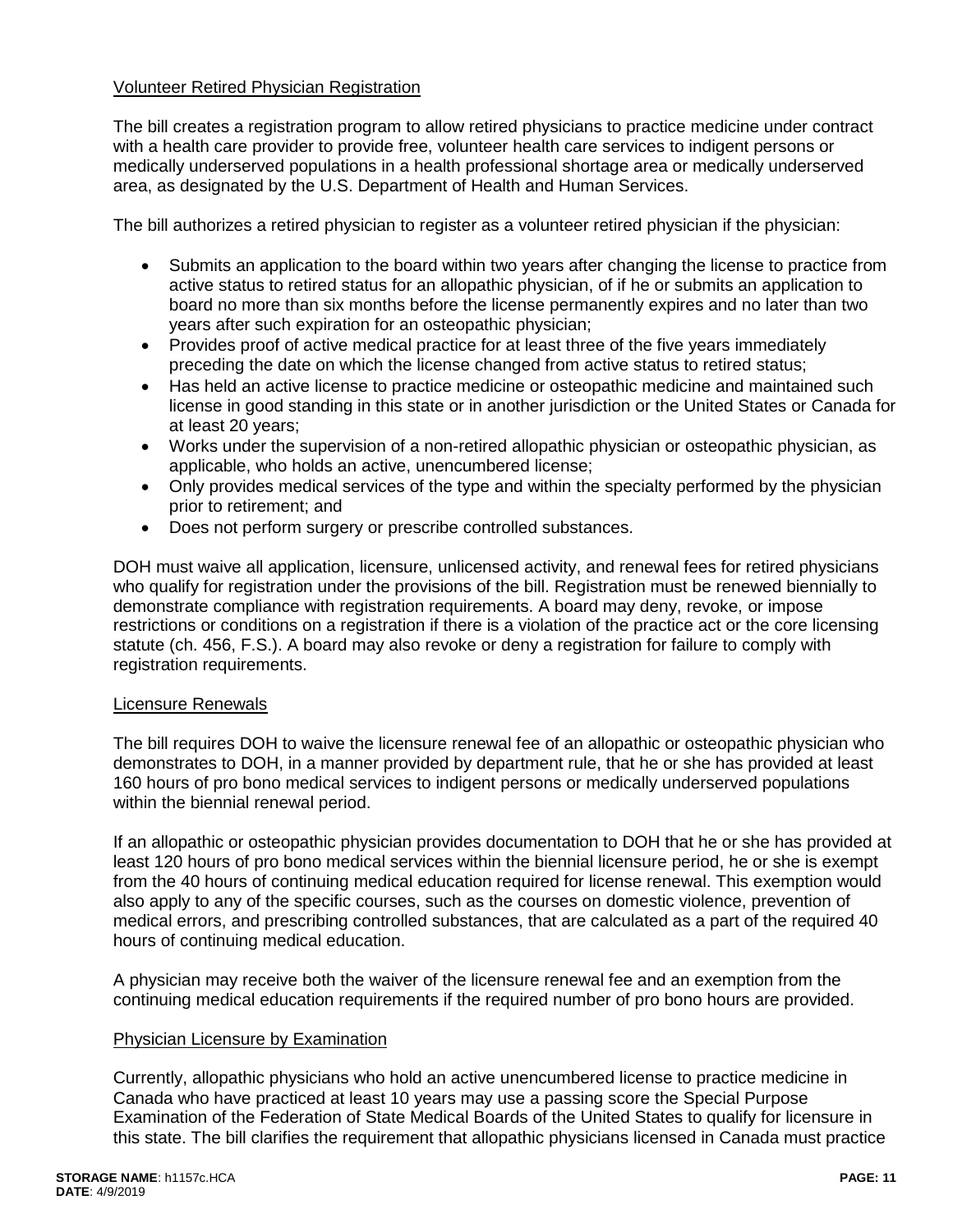for 10 years to use the Special Purpose Examination of the Federation of State Medical Boards of the United States to qualify for licensure in this state.

### Access to Health Care Act

The bill increases the eligibility for services under the Act by amending the definition of low-income to mean a person without health insurance and whose family income does not exceed 400 percent of the federal poverty level, rather than the 200 percent in current law.

The bill provides an effective date of July 1, 2019.

#### B. SECTION DIRECTORY:

- **Section 1:** Amends s. 456.013, F.S., relating to department; general licensing provisions.
- **Section 2:** Amends s. 458.310, F.S., relating to restricted licenses.
- **Section 3:** Creates s. 458.3105, F.S., relating to registration of volunteer retired physicians.
- **Section 4:** Amends s. 458.311, F.S., relating to licensure by examination; requirements; fees.
- **Section 5:** Amends s. 458.319, F.S., relating to renewal of license.
- **Section 6:** Creates s. 459.00751, F.S., relating to restricted licenses.
- **Section 7:** Creates s. 459.00752, F.S., relating to registration of volunteer retired osteopathic physicians.
- **Section 8:** Amends s. 459.008, F.S., relating to renewal of licenses and certificates.
- **Section 9:** Amends s. 766.1115, F.S., relating to health care providers; creation of agency relationship with governmental contractors.
- **Section 10:** Provides an effective date of July 1, 2019.

# **II. FISCAL ANALYSIS & ECONOMIC IMPACT STATEMENT**

- A. FISCAL IMPACT ON STATE GOVERNMENT:
	- 1. Revenues:

The bill may have an indeterminate negative fiscal impact on DOH associated with the loss of application, licensure, unlicensed activity, and/or renewal fees for those physicians who qualify for the waiver of such fees.<sup>65</sup> It is unknown how many may qualify, but it is not likely to be significant.

2. Expenditures:

DOH will experience an insignificant, nonrecurring negative fiscal impact related to rulemaking activities to implement the bill, which current resources are sufficient to absorb. <sup>66</sup>

DOH will experience an insignificant, recurring negative fiscal impact for administrative costs associated with processing the restricted licenses and registrations authorized under the provisions of the bill. However, current resources are sufficient to absorb these costs.<sup>67</sup>

DOH will experience an indeterminate, nonrecurring negative fiscal impact for modifications to its Licensing and Enforcement Information Database System to accommodate requirements of the bill. However, current resources are sufficient to absorb these costs.<sup>68</sup>

 $65$  DOH, 2019 Agency Legislative Bill Analysis: House Bill 1157, (April 4, 2019), on file with the Health Care Appropriations Subcommittee.  $66$  Id.